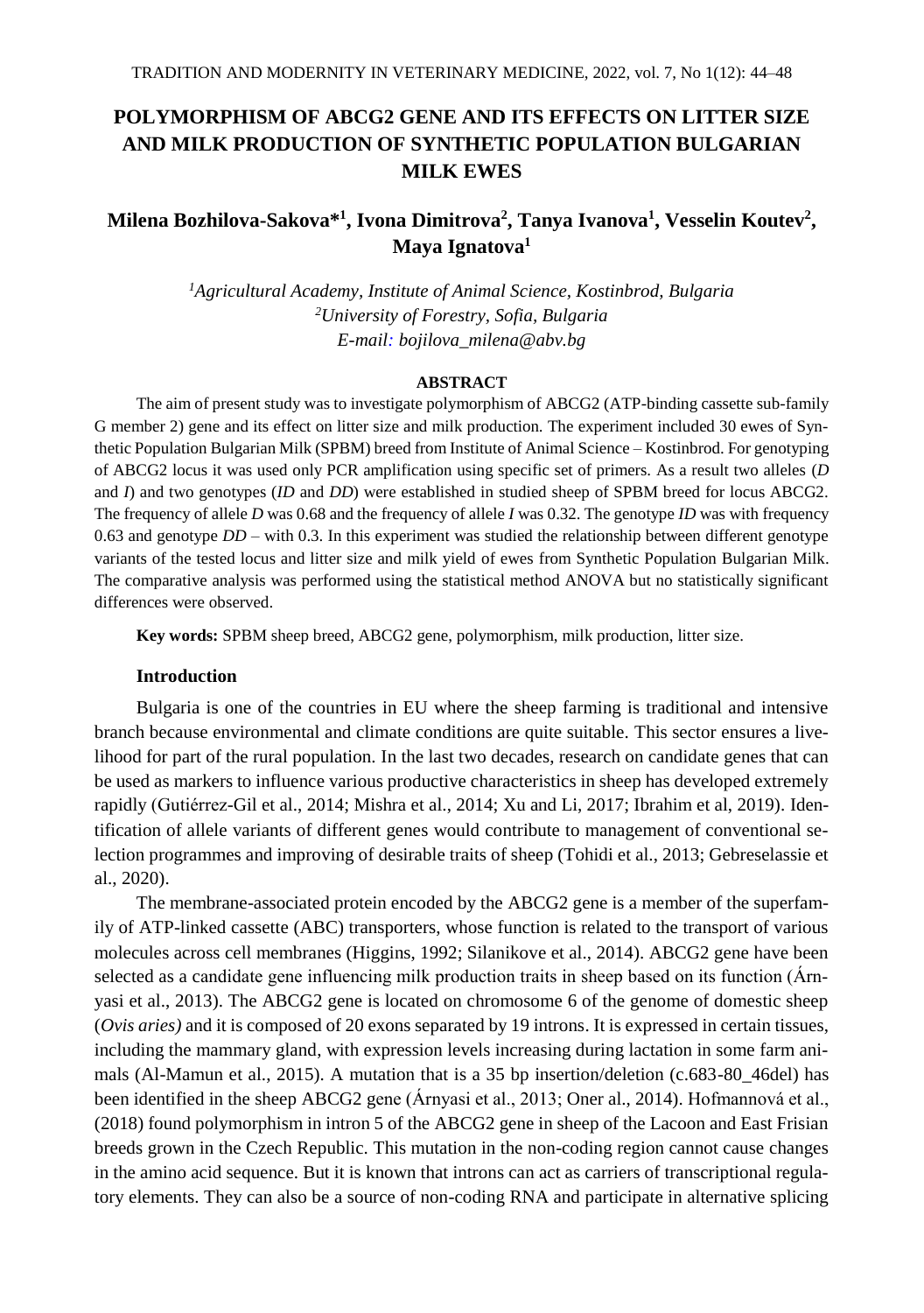(Árnyasi et al., 2013; Hofmannová et al., 2018). In this study, the c.683-80\_46del mutation in intron 5 of the ABCG2 gene had an effect on the number of somatic cells in a dairy sheep population.

ABCG2 gene is of interest because of its association with sheep milk production, but the number of studies in this species is very limited (Gutiérrez-Gil et al., 2014).

The aim of the present study was to investigate polymorphisms of ABCG2 gene and its potential effects on litter size and milk production of ewes of Synthetic Population Bulgarian Milk (SPBM) breed.

### **Materials and methods**

This study was conducted in the Laboratory of Genetics of the Faculty of Agriculture, University of Forestry – Sofia, Bulgaria. There were tested 30 ewes of Synthetic Population Bulgarian Milk breed from Institute of Animal Science – Kostinbrod. Blood samples were collected from *v. jugularis* in vacuum tubes with EDTA.

Genomic DNA was obtained by manual commercial kit for DNA purification from whole blood according to the manufacturer's instruction (Illustra Blood GenomicPrep DNA Purification Kit, *GE Healthcare*). DNA quality and quantity were determined using spectrophotometer Biodrop and agarose electrophoresis on 1% agarose gel (Bioline) and 1x TAE buffer (Jena Bioscience).

The PCR reactions were carried out in total volumes of  $10 \mu l$ , containing  $40 \text{ ng DNA template}$ , 0.2 μl dd-H<sub>2</sub>O, 20 pM of each primer and 5 μl of  $2\times(1.5 \text{ mM MgCl}_2)$  MyTaq TM HS Red Mix 2x (Bioline). The primer set (F: 5'-GCCTCTTCTCCCATACGTC -3' and R: 5'- AAACCAGTT-GTGGGCTCATC -3') used for the amplification is according to Árnyasi et al. (2013) and produced 232 bp (with deletion) or 267 bp (no deletion) size of PCR product.

PCR reactions were accomplished by thermocycler QB-96 (Quanta Biotech) under the following conditions: primary denaturation at 95°C for 5 min, followed by 30 cycles of denaturation at 94°C for 30 s, annealing at 52.6°C for 65 s, elongation at 72°C for 1 min. The reaction was completed by final extension at 72°C for 10 min.

The genotypes for ABCG2 gene were determined only by polymerase chain reaction and specific set of primers who separate the fragments with presence or absence of mutation (deletion/insertion). The fragment sizes were identified using Ready-to-Use DNA Ladder, 50 bp (Thermo) on 2.5% agarose (Bioline) gel and stained by RedGel Nucleic Acid Stain (Biotium) and visualized under UV light.

Obtained data was analyzed by statistical software Statgraphics Centurion XVIII.

## **Results and Discussion**

After PCR reaction and agarose electrophoresis according to Oner et al. (2014) two alleles (*D* and *I*) and two genotypes (*ID* and *DD*) for locus ABCG2 were revealed. The length of the PCR products with deletion was 232 bp (allele *D*) and without deletion it was 267 bp (allele *I*). Allele *D* was with frequency 0.68 and allele *I* with 0.32. Genotype *ID* was with frequency 0.63 and genotype *DD* with 0.37. The values of the expected heterozygosity exceed the observed one, which indicates the presence of a heterozygous deficit in the studied group of animals (Table 1).

| Table 1: Allele and genotype frequencies |  |  |  |
|------------------------------------------|--|--|--|
|------------------------------------------|--|--|--|

| Locus        |    |      | Allele frequency |      | <b>Genotype frequency</b> |      | Ho    | Нe    |        |  |
|--------------|----|------|------------------|------|---------------------------|------|-------|-------|--------|--|
| <b>ABCG2</b> | 30 |      |                  | п    | ID                        | DD   | 0.435 | 0.633 | P>0.01 |  |
|              |    | 0.32 | ).68             | 0.00 | 0.63                      | 0.37 |       |       |        |  |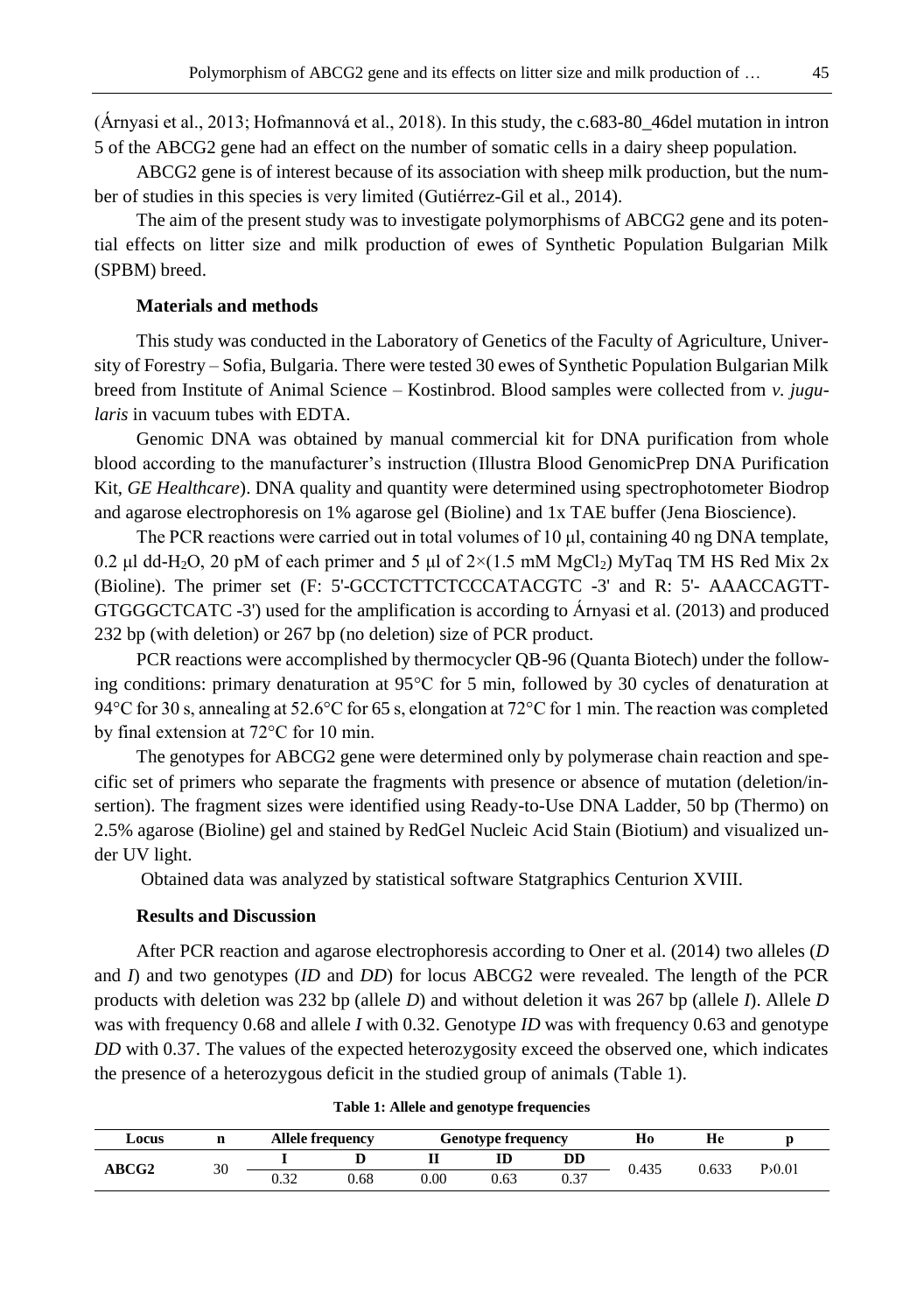It has been studied in this work the relationship between different genotype variants of the tested locus and both litter size and milk yield of 30 ewes from Synthetic Population Bulgarian Milk. A comparative analysis of litter size of SPBM sheep with genotypic variants *ID* and *DD* of the ABCG2 gene was performed using the statistical method ANOVA (Tables 2 and 3).

|              | <b>Locus ABCG2</b> | Average | <b>Standard deviation</b> | Coeff. of variation |
|--------------|--------------------|---------|---------------------------|---------------------|
| <b>DD</b>    |                    | .267    | 0.296987                  | 23,4402%            |
| ID           |                    | 1.26263 | 0.29758                   | 23.5682%            |
| <b>Total</b> |                    | 1.26414 | 0.292031                  | 23.1012\%           |

#### **Table 2: Summary Statistics for Litter size for ABCG2 gene**

The analysis showed that there was no statistically significant difference in litter size between heterozygous individuals with genotype ID and those with homozygous genotype DD by ABCG2 gene at a significance level of 5% (Table 3 and Figure 1).

|  |  |  |  | Table 3: Multiple Range Tests for Litter size for ABCG2 gene. Method: 95.0% LSD |
|--|--|--|--|---------------------------------------------------------------------------------|
|--|--|--|--|---------------------------------------------------------------------------------|

| <b>ABCG2</b> gene | Mean    | <b>Homogeneous</b><br><b>Groups</b> | <b>Contrast</b> | Sig. | <b>Difference</b> | $+/-$ Limits |
|-------------------|---------|-------------------------------------|-----------------|------|-------------------|--------------|
| ID                | 1.26263 |                                     | $DD - ID$       |      | 0.00436842        | 0.238385     |
| DD                | .267    |                                     |                 |      |                   |              |

Table 3 showed the multiple range test to determine if there was statistically significant difference between mean values of litter size in ABCG2 gene. There were no statistically significant differences between any pair of means at the 95.0% confidence level.





Figure 1 showed in the Multiple Range Tests, intervals used to determine if there was a statistically significant difference between the mean values. In our case intervals were not different.

Other economically important trait in sheep is the milk productivity, which is a reason to search an association between milk production during lactation of SPBM ewes and genotype variants *ID* and *DD* of the ABCG2 gene using the statistical method ANOVA (Tables 4, 5).

| Table 4: Summary Statistics for Milk Production of lactation for ABCG2 gene |
|-----------------------------------------------------------------------------|
|-----------------------------------------------------------------------------|

| <b>Locus ABCG2</b> | Average | <b>Standard deviation</b> | Coeff. of variation |
|--------------------|---------|---------------------------|---------------------|
| <b>DD</b>          | 95.1    | 10.9334                   | 11.4968%            |
| ID                 | 93.9176 | 8.69772                   | 9.261%              |
| <b>Total</b>       | 94.3556 | 9.39531                   | 9.95734%            |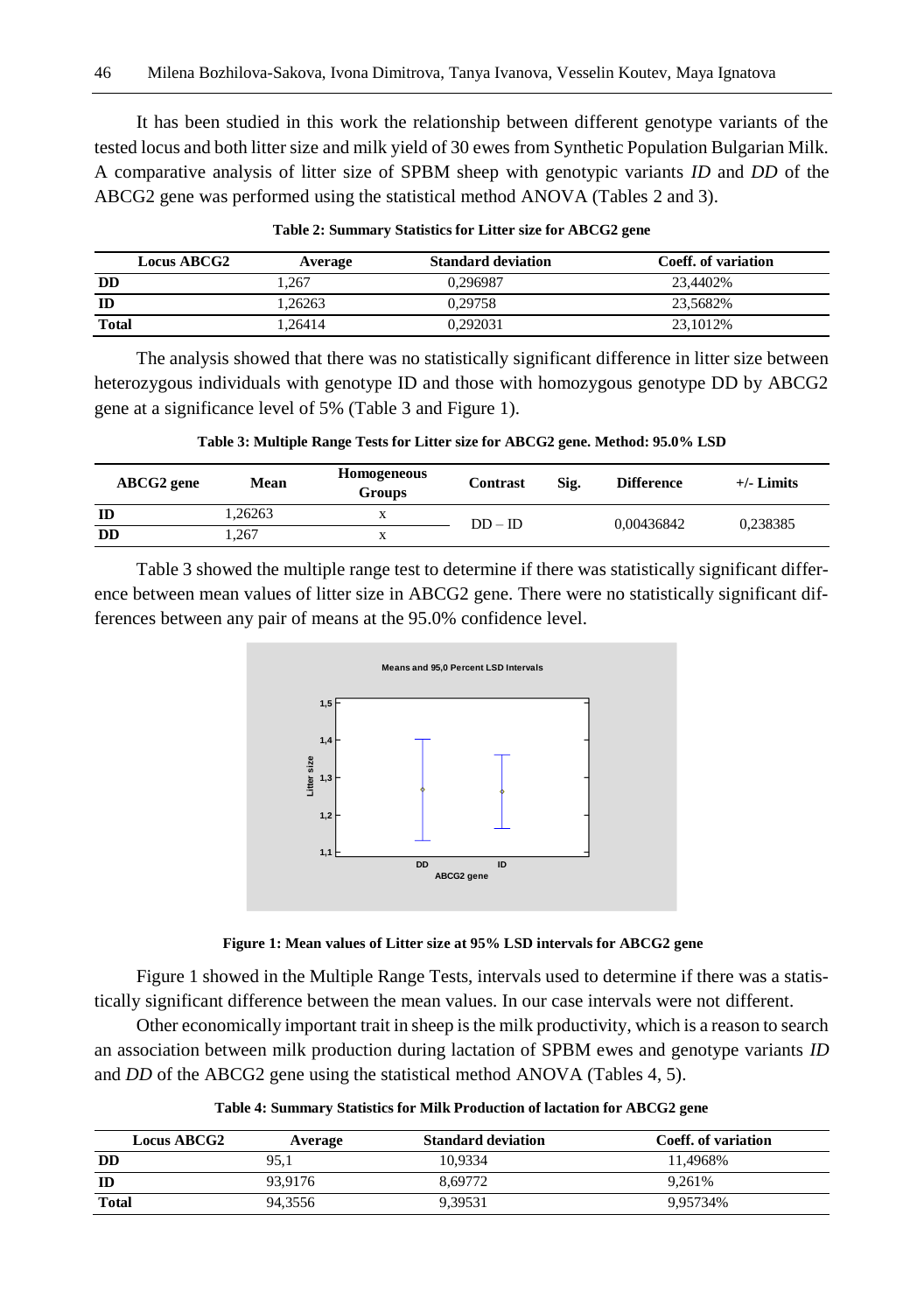The analysis showed that there was no statistically significant difference in milk production between heterozygous individuals with genotype *ID* and those with homozygous genotype *DD* by ABCG2 gene at a significance level of 5% (Table 5 and Figure 2).

| ABCG2 gene | <b>Mean</b> | Homogeneous<br>Groups | Contrast  | Sig. | <b>Difference</b> | $+/-$ Limits |
|------------|-------------|-----------------------|-----------|------|-------------------|--------------|
| ID         | 93.9176     | л                     | $DD - ID$ |      | 1.18235           | 7.84913      |
| DD         | 95.1        | л                     |           |      |                   |              |

**Table 5: Multiple Range Tests for Milk production for ABCG2 gene. Method: 95.0% LSD**

Table 5 showed the Multiple Range Tests to determine if there was statistically significant differences between mean values of milk production. There was no statistically significant difference between mean milk production and different genotypes of ABCG2 gene with 5% significance level.



#### **Figure 2: Mean values of Milk production at 95% LSD intervals for ABCG2 gene**

Figure 2 showed the Multiple Range Tests intervals used to determine if there was statistically significant difference between mean values of the different genotypes. In our experiment intervals were not statistically different.

In ABCG2 gene were found two alleles with a predominant frequency of allele D (0.68) associated with deletion of 35 bp fragment. In our previous study which included 96 animals from three merino breed – Askanian, Caucasian and Karnobat (Dimitrova et al., 2019) the frequency of allele D was in the range of  $0.61 - 0.76$ . In SPBM ewes two genotypes were identified – ID with the frequency 0.63 and DD with 0.37. In the same study, the three possible genotypes were identified in all three studied breeds, with the highest frequency of the genotype *DD* (from 0.43 to 0.68). Oner et al. (2014) also reported higher frequency of allele D (0.60). They identified three genotypes with preponderance of DD genotype. On the contrary, Árnyasi et al. (2013) announced that the allele I and heterozygous genotype *ID* had higher frequencies in their study. Hofmannová et al. (2018) identified all three genotypes. In breed Lacaune were established predominantly both allele D with deletion (0.69) and genotype DD (0.52), whereas in East Friesian chiefly occurred allele I without deletion  $(0.78)$  and genotype II  $(0.64)$ .